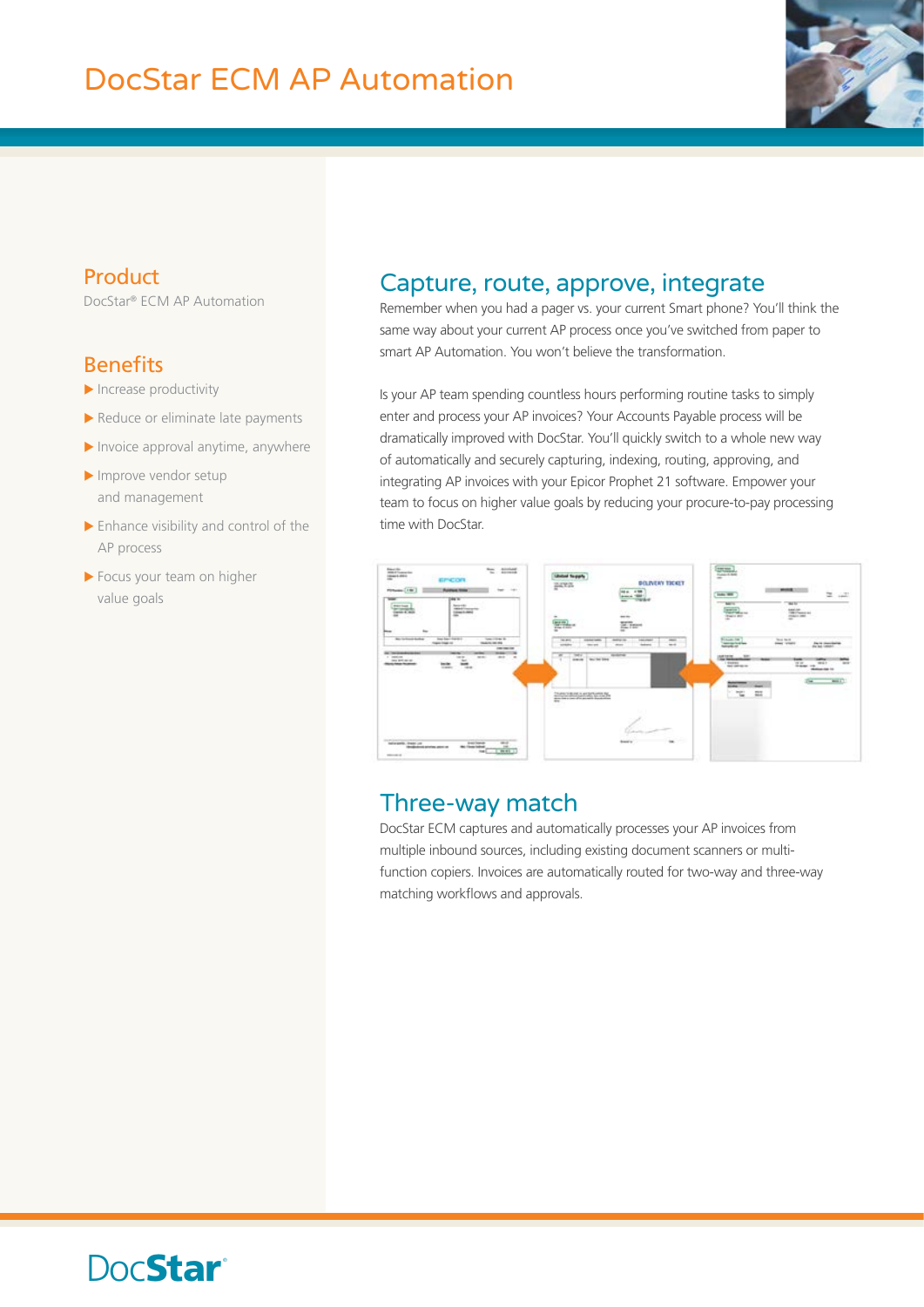

### Intelligent data capture

Instantly recognize and extract key information from inbound vendor invoices. Using industry leading OCR technology, combined with highly sophisticated processing algorithms, DocStar AP Automation achieves the highest possible levels of automation accuracy.

- $\blacktriangleright$  Automatically capture and process vendor invoices
- $\blacktriangleright$  Improve accuracy with automated data matching
- $\triangleright$  Speed procure-to-pay processing time

### Advanced workflow

At its core the DocStar AP Automation solution benefits from one of the most powerful workflow engines available balanced with an easy to use graphical workflow designer.

Yet all this technology results in a highly intuitive solution for your team. We've done the hard work, so you don't have to.

- $\blacktriangleright$  Automatically perform two- or three-way matching
- $\blacktriangleright$  Easily approve AP Invoices anytime, anywhere
- $\blacktriangleright$  Integrate with your Epicor Prophet 21 system

### Ensure compliance

Let DocStar help ease the burden of regulatory compliance and retention requirements. Consistent and secure, DocStar AP Automation ensures that your organization is following the recommended procedures you've established.

- $\blacktriangleright$  Ensure records retention compliance
- $\triangleright$  Monitor document access and activity with audit trails.
- $\blacktriangleright$  Guarantee file integrity with DocStar authentication, which time and date stamps every image
- $\blacktriangleright$  Electronic document storage ensures safety and security of all files in the event of a disaster
- $\triangleright$  Gain greater business insight with full reporting tools

### Improve vendor relations

Respond to vendor inquiries instantly rather than wasting time looking through file cabinets. Vendor relations will improve and staff will be able to focus on more important tasks.

- $\blacktriangleright$  Instantly find any invoice and it's supporting documentation
- $\blacktriangleright$  Quickly email documents to vendors while still on the phone
- $\blacktriangleright$  Save on costs associated with paper access and distribution